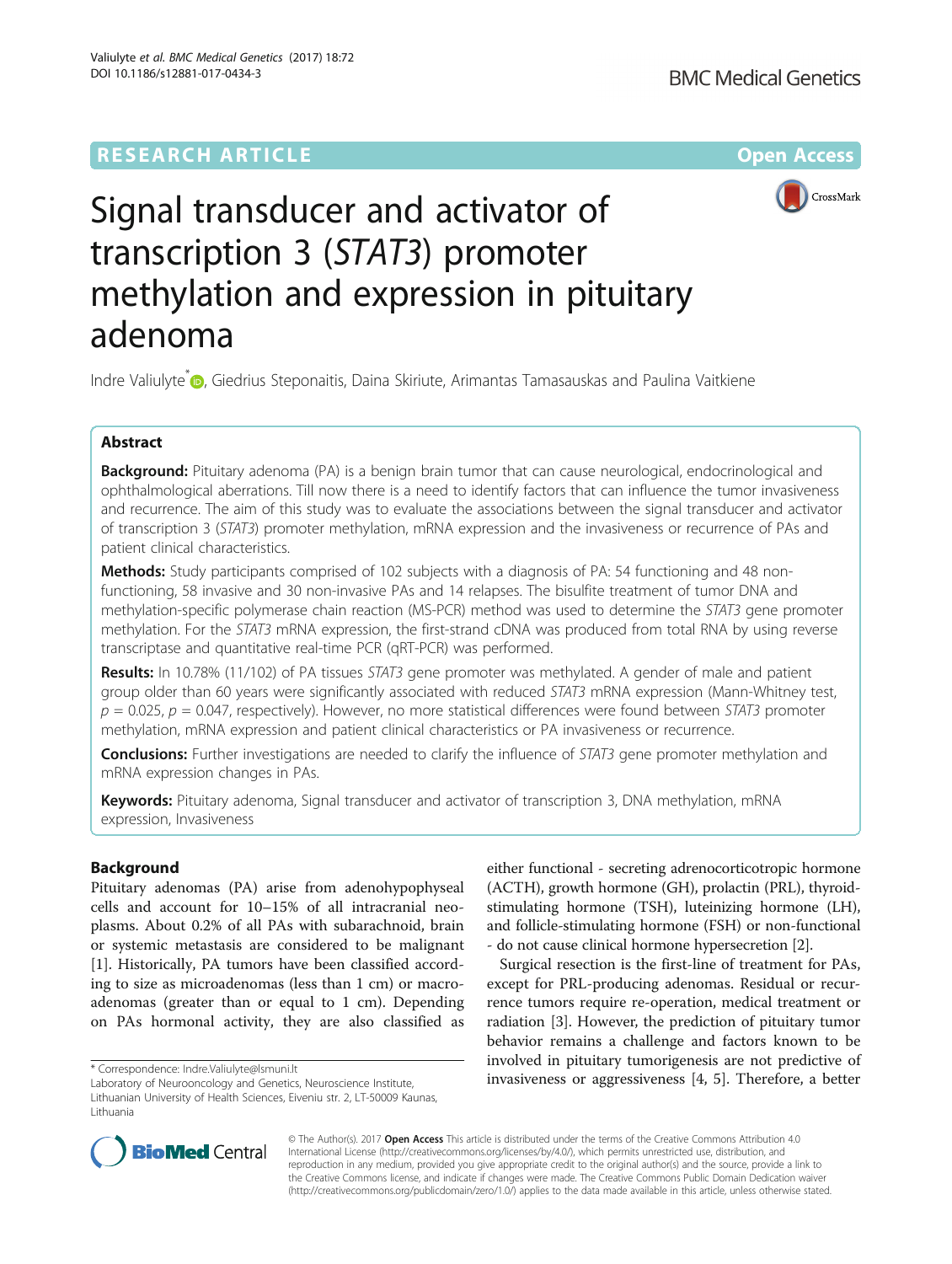understanding of PA tumorigenesis is important for the development of novel targeted drugs.

In many cancers, including PAs, epigenetic changes have been involved in development of tumors [[6](#page-6-0)]. Pituitary tumorigenesis frequently involves mutations of oncogenes (Cyclin D1, C-myc), tumor suppressor genes (MEN1, p53), cell cycle regulator genes (AIP, PRKAR1A), and epigenetic factors (DNA methylation, imprinting, histone modification) [[2, 6](#page-6-0)]. For example, the methylation and deletion of DAP-kinase gene was associated with highly invasive and/or metastatic pituitary tumors [[7\]](#page-6-0). Also, the methylation of the growth arrest and DNA damage-inducible gene (GADD45G) leads to gene silencing and is associated with the development of somatotropinomas, prolactinomas, and non-functioning adenomas [[8\]](#page-6-0).

One of the potential marker for PA diagnosis and prognosis could be signal transducer and activator of transcription 3 (STAT3) gene, a member of the STAT family of proteins that mediates cytokine signaling and nuclear transcription [[9](#page-6-0)]. STAT3 forms dimers when activated by tyrosine kinase signals and translocates to the nucleus to regulate expression of genes by binding to elements within promoters [\[10\]](#page-6-0). In vitro and *in mouse* tumor models STAT3 is integrally involved in tumorigenesis, including apoptosis, cell cycle progression, tumor angiogenesis, invasion and metastasis [[11](#page-6-0)–[13\]](#page-6-0). However, there were no studies about STAT3 gene DNA and mRNA expression changes in invasive or recurrence PAs.

To this purpose, we performed methylation-specific polymerase chain reaction (MS-PCR) to evaluate methylation status of STAT3 gene promoter and real-time polymerase chain reaction (RT-PCR) to determine the mRNA expression changes in PAs. These epigenetic alterations were then correlated with clinical features of the patients and the invasiveness, recurrence of PAs.

## Methods

## The subject

The study was performed in the Neuroscience Institute, Lithuanian University of Health Sciences between 2010 and 2016. After surgical resection tumor tissues were frozen in nitrogen liquid and the following clinical characteristics were gathered: gender, age at the time of the operation, relapse, tumor size, PA activity, invasiveness, hypersecretion of PRL, GH, IGF-1, ACTH or more than one hormone and diagnoses of Cushing syndrome, acromegaly or prolactinoma.

Study participants comprised of 102 patients (56.86% women and 43.14% men, 60.78% older than 60 years and 39.22% younger than 60 years). Clinical findings showed that the endocrinological features were: 54 functioning and 48 non-functioning adenomas. Functioning adenomas were: 4 GH-secreting adenomas, 2 IGF-1-secreting

adenomas, 36 PRL-secreting adenomas, 1 ACTHsecreting adenoma and 11 adenomas secreting more than one hormone. Also, magnetic resonance imaging findings and the Hardy classification, modified by Wilson was used to quantify the sphenoid sinus invasion and suprasellar extension [[14\]](#page-6-0). In connection with the fact that not for all patients were able to receive data, relapse was established in 14 and invasiveness - in 88 patients. From them, it was found 58 invasive and 30 non-invasive PAs. It is important to mention that all PA tumors were macroadenomas.

#### Methylation-specific polymerase chain reaction (MS-PCR)

For the DNA methylation studies, 102 frozen PA tissues were used. First, DNA was extracted by 10% "UtraPure™ "SDS (Invitrogen, USA), proteinase K (Carl Roth® GmbH, Germany), followed by phenol–chloroform (Carl Roth® GmbH, Germany) and 96% ethanol (Stumbras, Lithuania) precipitation. Subsequently, according to the manufacturer's instructions, genomic DNA was modified with sodium bisulfite using EZ DNA methylation kit<sup>™</sup> (Zymo Research, USA) and eluted in 40 μL of nucleasefree water.

The MS-PCR was performed in 15 μl of a mixture containing 10 pmol of each primer (Metabion International AG, Germany), 7.5 μL Maxima® Hot Start PCR Master Mix (ThermoFisher Scientific, USA) with Hot Start Taq DNA polymerase and nuclease-free water. MethPrimer online tool [[15](#page-6-0)] was used to design primers for methylated STAT3 allele: 5′-TTTTGGGTGGTCGAACG-3′ (forward), 5′-AA AAACAACGCCAAACCG-3′ (reverse), resulting in a 222 bp PCR amplicon and for non-methylated allele: 5′- ATTTTTGGGTGGTTGAATG-3′ (forward), 5′-AAAAA AAACAACACCAAACC-3′ (reverse), resulting in a 225 bp PCR amplicon. The reaction was hot started at 95 °C for 5 min and MS-PCR conditions for all of the reactions were as follows: denaturation at 95 °C for 15 s, annealing at 60 °C for 30 s and extension at 72 °C for 15 s, for 38 cycles, and final 5 min extension at 72 °C. In each set of methylation-specific PCR reactions three controls were included: normal human blood lymphocyte DNA treated with bisulfite (non-methylated control), the Bisulfite-Converted Universal Methylated Human DNA Standard (Zymo Research, USA) (methylated control) and nuclease-free water (negative control).

The MS-PCR products were analyzed on a 2% agarose gel with ethidium bromide (10 mg/ml, Invitrogen, USA) by horizontal electrophoresis.

## Quantitative real-time PCR (qRT-PCR)

For the STAT3 gene mRNA expression analysis, total RNA was extracted from the same set of PA samples (102 samples) that has been used for *STAT3* gene methylation analysis with Trizol reagent (Ambion, Life Technologies,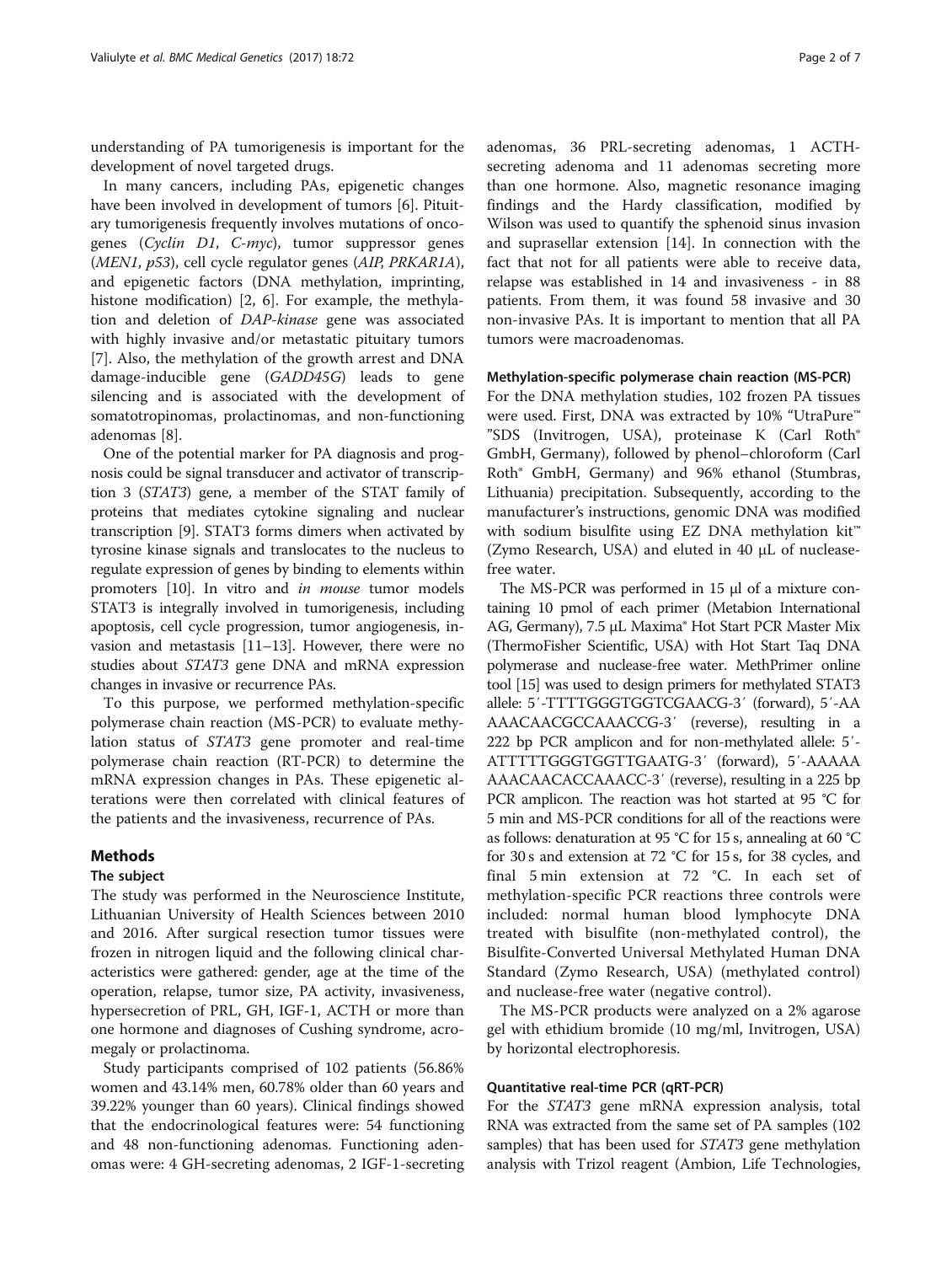USA), according to the manufacturer's instructions and stored at −80 °C. RevertAid H Minus M-MuLV Reverse Transcriptase (ThermoFisher Scientific, USA) and random hexamer primers (ThermoFisher Scientific, USA) were used to produce the first-strand cDNA. Total reaction volume was 20 μl. Negative controls without reverse transcriptase were prepared as above.

Quantitative real-time PCR for STAT3 and β-actin was performed in a Real-Time PCR System "Applied Biosystems 7500 Fast"(Applied Biosystems, USA) with SYBR Green chemistry. The qRT-PCR was carried out in a 12 μl of mixture which consisted of 6 μl Maxima SYBR Green/ROX qPCR Master Mix (2X) (ThermoFisher Scientific, USA), 15 ng of the cDNA, nuclease-free water and STAT3 gene-specific primers that were designed according to the published data [[16](#page-6-0)]: 5′-CATATGCGGCC AGCAAAGAA-3′ (forward), 5′-ATACCTGCTCTGA AGAAACT-3′ (reverse), resulting in a 152 bp PCR amplicon to a total concentration of 0.3 μM. The housekeeping gene  $β$ -actin with primers designed according to the published data [\[17](#page-6-0)]: 5′- AGAGCTACGAGCTG CCTGAC-3′ (forward), 5′-AGCACTGTGTTGGCGTA CAG-3′ (reverse), resulting in a 184 bp PCR amplicon to a total concentration of 0.1 μM, was used as an internal control. The PCR amplification cycles were as follows: the denaturation step at 95 °C for 10 min and then 92 °C for 30 s, 60 °C for 30 s and 72 °C for 30 s for 40 cycles and a final step for the generation of a melting curve. Also, GAPDH TaqMan assay (Applied Biosystems, Hs02758991\_g1, cat. No. 4331182) was used to verify the expression of another endogenous control in PAs. The PCR amplification was performed according to the manufacturer's protocol. All sample measurements were performed in triplicate. Healthy human brain RNA sample (RHB) "FirstChoice Human Brain Reference RNA" (Ambion, Life Technologies, USA, cat. No. AM6050) was used for standard curve design and the parameters were: for *STAT3*: efficiency 92.68%,  $R^2 = 0.99$ , slope – 3.51; for *β-actin*: efficiency 100.08%,  $R^2 = 0.99$ , slope − 3.32.

Finally, results were presented as  $2^{-\Delta\Delta Ct}$  calculations, where  $\Delta \Delta \text{C}t = (\text{C}t_{sTAT3} - \text{C}t_{sTAT4} - \text{C}t_{sTAT4} - \text{C}t_{sTAT4} - \text{C}t_{sTAT4} - \text{C}t_{sTAT4} - \text{C}t_{sTAT4} - \text{C}t_{sTAT4} - \text{C}t_{sTAT4} - \text{C}t_{sTAT4} - \text{C}t_{sTAT4} - \text{C}t_{sTAT4} - \text{C}t_{sTAT4} - \text{C}t_{sTAT4} - \text{C}t_{sTAT4} - \text{C}t_{s$  $(Ct_{sSTAT3} - Ct_{initial\ controls})_{RHB}$  [[18\]](#page-6-0).

#### Statistical analysis

Statistical analyses were conducted with the SPSS Statistics 19 (SPSS Inc., Chicago, IL) and GraphPad Prism 7 (California, USA) software packages. The Mann-Whitney test was used to find the associations between STAT3 gene mRNA expression and the methylation status, also the clinical factors: gender, age, relapse, Cushing syndrome, acromegaly, prolactinoma, invasiveness, secreting and non-secreting PAs and hormone groups. The associations among STAT3 gene promoter methylation and clinical characteristics of PA patients were assessed with Chi-square test and  $p < 0.05$  values were considered statistically significant.

## Results

## Analysis of STAT3 methylation frequency in patients with PA

STAT3 gene methylation status was performed in 102 PA samples by the MS-PCR method. The representative chart of MS-PCR products that were separated by horizontal electrophoresis and visualized under UV illumination is shown in Fig. 1. All PA samples were compared with positive and negative controls. Our results showed that STAT3 gene was methylated in 10.78% (11/102) and non-methylated in 89.22% (91/102) of PA samples. These results indicate that STAT3 has low methylation status in PAs.

Next, we tried to find out the associations between STAT3 gene promoter methylation and patient clinical characteristics: gender, age at the time of operation, relapse, PA function, invasiveness and diagnoses of Cushing syndrome, acromegaly or prolactinoma. To this purpose, Chi-square test was performed. However, statistical analysis showed no significant differences (Table [1](#page-3-0)). In addition, invasive PAs showed low methylation status of STAT3 gene. Only in 12.07% (7/ 58) invasive PAs STAT3 gene was methylated and non-methylated in 87.93% (51/58) cases but with no significance ( $\chi^2$  test,  $p = 0.428$ ).

To further analysis we wanted to find out in which hormonally active PAs STAT3 gene promoter might be strongly methylated. Thus, the hormone distribution of PAs in methylated and non-methylated STAT3

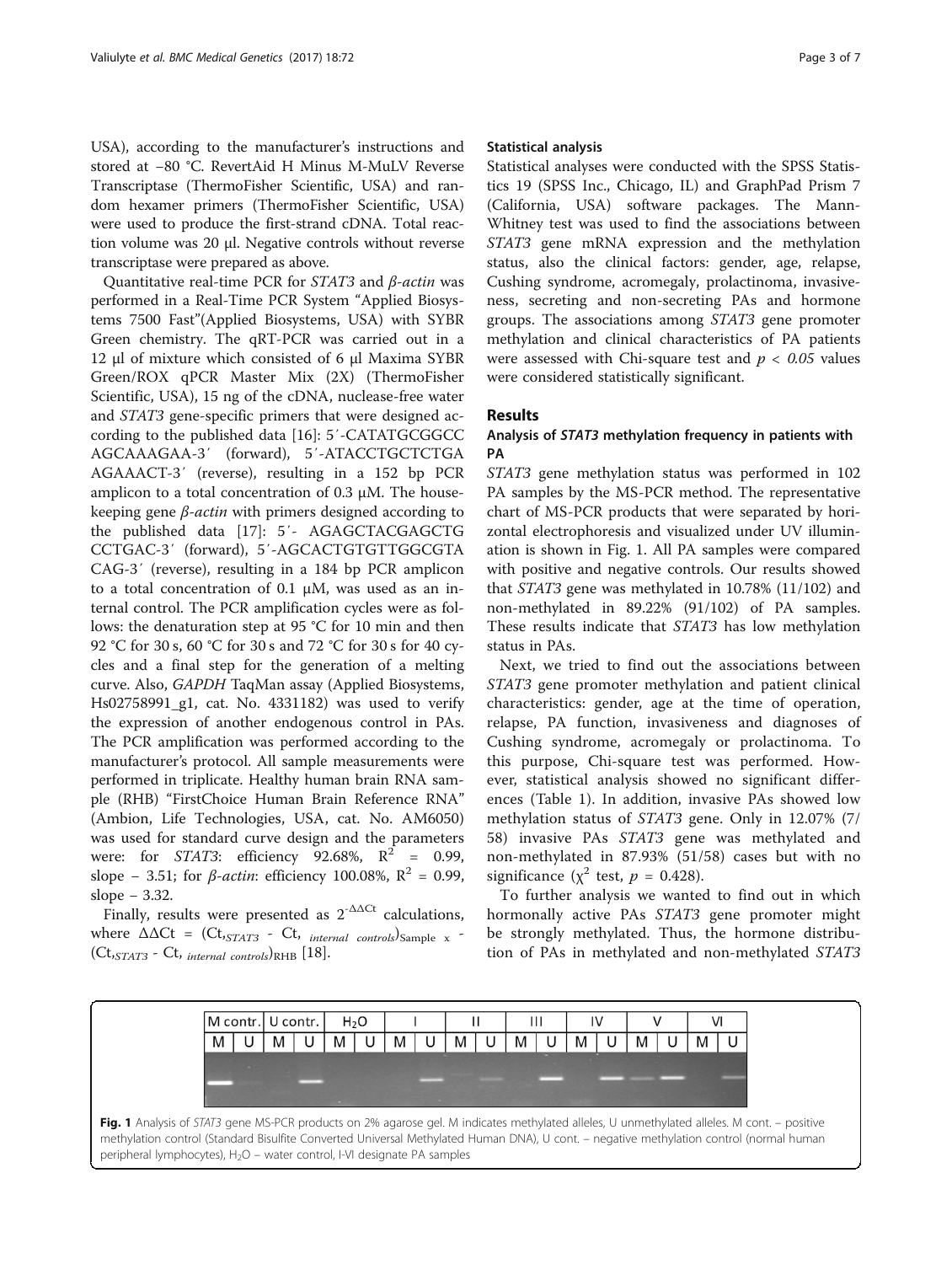|                  | STAT3 gene methylation |           |            |                 |
|------------------|------------------------|-----------|------------|-----------------|
|                  | Number of patients     | M (%)     | U(%)       | <i>p</i> -value |
| Cases            | 102                    | 11(10.78) | 91(89.22)  |                 |
| Age (years)      |                        |           |            |                 |
| $\leq 60$        | 40                     | 4(10.00)  | 36(90.00)  | 0.837           |
| > 60             | 62                     | 7(11.29)  | 55(88.71)  |                 |
| Gender           |                        |           |            |                 |
| Female           | 58                     | 6(10.34)  | 52(89.66)  | 0.870           |
| Male             | 44                     | 5(11.36)  | 39(88.64)  |                 |
| PA function      |                        |           |            |                 |
| Secreting        | 54                     | 6(11.11)  | 48(88.89)  | 0.910           |
| Non-secreting    | 48                     | 5(10.42)  | 43(89.58)  |                 |
| Relapse          |                        |           |            |                 |
| Appear           | 8                      | 1(12.50)  | 7(87.50)   | 0.871           |
| None             | 94                     | 10(10.64) | 84(89.36)  |                 |
| Prolactinoma     |                        |           |            |                 |
| Appear           | 36                     | 4(11.11)  | 32(88.89)  | 1.000           |
| None             | 18                     | 2(11.11)  | 16(88.89)  |                 |
| Acromegaly       |                        |           |            |                 |
| Appear           | 9                      | 1(11.11)  | 8(88.89)   | 1.000           |
| None             | 45                     | 5(11.11)  | 40(88.89)  |                 |
| Cushing syndrome |                        |           |            |                 |
| Appear           | 1                      | O(0.00)   | 1(100.00)  | 0.721           |
| None             | 53                     | 6(11.32)  | 47(88.68)  |                 |
| Hormones         |                        |           |            |                 |
| PRL              | 36                     | 4(11.11)  | 32(88.89)  |                 |
| $IGF-1$          | $\overline{2}$         | O(0.00)   | 2(100.00)  |                 |
| GH               | 4                      | 2(50.00)  | 2(50.00)   |                 |
| <b>ACTH</b>      | 1                      | O(0.00)   | 1(100.00)  |                 |
| Multiple         | 11                     | 0(0.00)   | 11(100.00) |                 |
| Invasiveness     |                        |           |            |                 |
| Invasive         | 58                     | 7(12.07)  | 51(87.93)  | 0.428           |
| Non-invasive     | 30                     | 2(6.67)   | 28(93.33)  |                 |

<span id="page-3-0"></span>Table 1 Relationship between STAT3 promoter methylation, patient clinical characteristics and PA invasiveness

M methylated, U non-methylated, PRL prolactin, IGF-1 insulin-like grow factor 1, GH growth hormone, ACTH – adrenocorticotropic hormone, multiple – PAs secreting more than one hormone

gene promoter groups was performed. The analysis showed that with methylated STAT3 promoter, the quantities of PRL  $(4/36)$ , IGF-1  $(0/2)$ , ACTH  $(0/1)$ and more than one hormone secreting PAs (0/11) hypersecretion were highly reduced as well as the non-secreting PAs (5/48) (Fig. 2). Nevertheless, the amount of GH hypersecretion was the same in methylated and non-methylated gene groups (2/4). However, the results were not statistically significant (Table 1).





## Analysis of STAT3 mRNA expression in patients with PA

To investigate the STAT3 mRNA expression changes in PAs, the qRT-PCR method was used. The values were normalized with two internal controls: GAPDH and βactin. STAT3 mRNA expression was determined in 102 PA samples. It was found that in 13 cases there were no STAT3 mRNA expression. To compare the STAT3 mRNA expression in methylated and non-methylated gene groups, Mann-Whitney test was used. The analysis showed no significant differences of STAT3 mRNA expression between the group of methylated STAT3 (10/89 tumors) and the group of non-methylated STAT3 gene (79/89 tumors,  $p = 0.795$ ).

Next, we assessed the associations between STAT3 mRNA expression and patient clinical characteristics. We found that gene mRNA expression was lower with males (36/89 cases) than females (53/89 cases, Mann-Whitney test,  $p = 0.025$ ) and with patients older than 60 years (54/89 cases, Mann-Whitney test,  $p = 0.047$ , Fig. [3\)](#page-4-0). However, there were no statistical differences with presence or absence of repeated surgery, invasiveness, secreting or non-secreting PAs, the diagnosis of acromegaly, prolactinoma or Cushing syndrome (Mann-Whitney test,  $p = 0.272$ ,  $p = 0.798$ ,  $p = 0.812$ ,  $p = 0.935$ ,  $p = 0.312$  and  $p = 0.400$ , respectively).

For further investigation STAT3 gene mRNA expression values were categorized into four levels. Values 0.5 fold lower than the gene mRNA expression median were indicated as "low" expression level  $(N = 37)$ , expression values 0.5-fold higher - "high" level  $(N = 33)$ , values ranging in between "low" and "high" were referred to as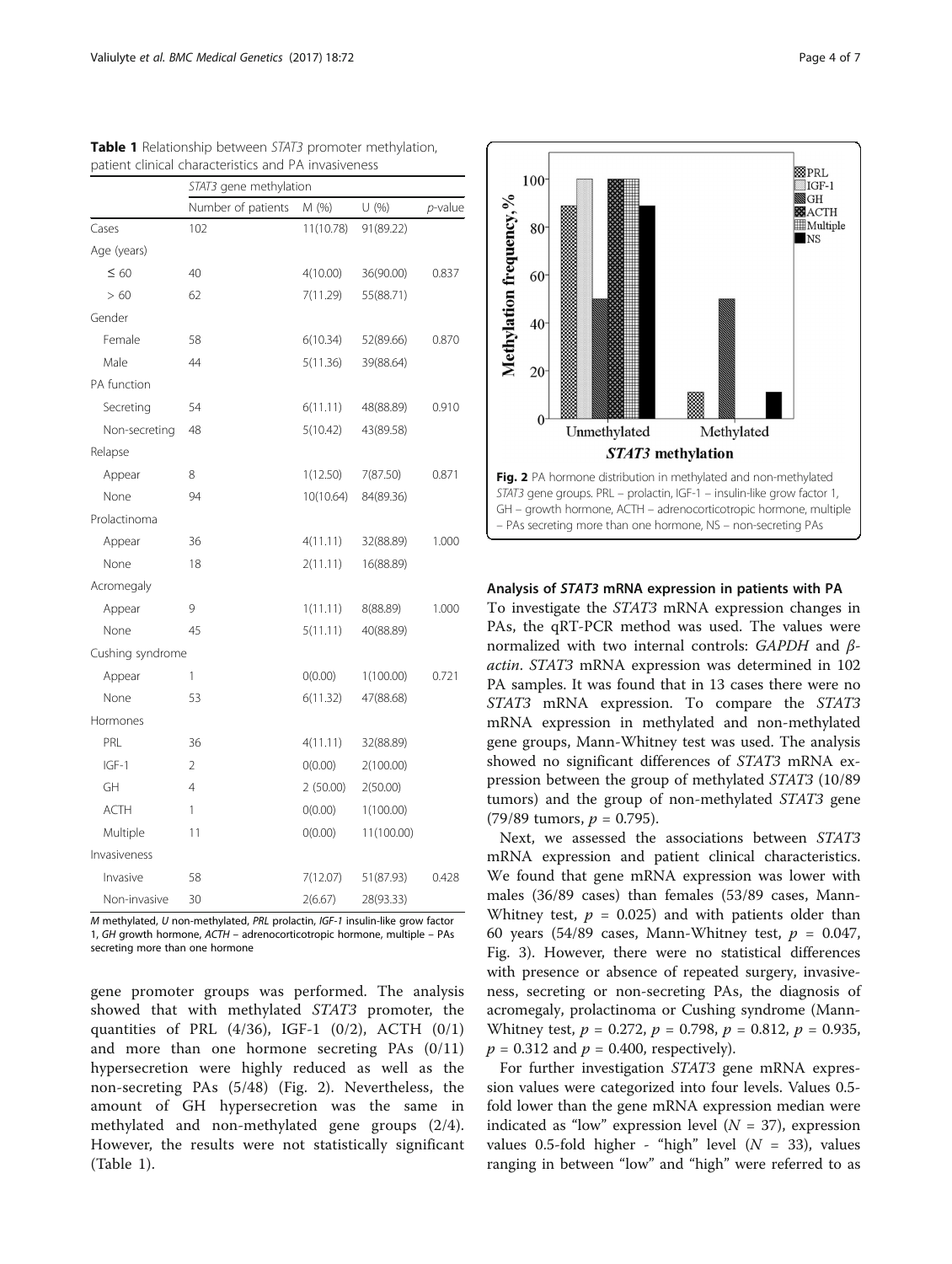<span id="page-4-0"></span>

"medium" mRNA expression level  $(N = 19)$ . In 13 samples there were no STAT3 mRNA expression. Then we analyzed PRL, IGF-1, GH, ACTH, more than one hormone and non-secreting PAs distribution in these expression levels. As was shown in Fig. 4, in most cases the hypersecretion of PRL (13/36), ACTH hormone (1/ 1) and the highest amount of non-secreting PAs (19/48) were determined at "low"STAT3 mRNA expression level  $(y^2 \text{ test}, p = 0.321, p = 0.565 \text{ and } p = 0.417, \text{ respectively}).$ Similarly, GH (2/4) and more than one hormone hypersecretion  $(6/11)$  - at "high"  $STAT3$  mRNA expression level ( $\chi^2$  test,  $p = 0.758$  and  $p = 0.493$ , respectively). The



IGF-1 hormone hypersecretion (1/2) mostly occured at "high"STAT3 mRNA expression level and with no gene expression ( $\chi^2$  test,  $p = 0.473$ ).

In our last series of result analysis, we took the biggest group of hormonally active PAs (PRL-secreting PAs) and non-secreting PAs and asked if STAT3 mRNA expression is associated with PA invasiveness (Fig. 5). However, Mann-Whitney test did not reveal significant differences in STAT3 mRNA expression median values ( $p = 0.769$ ) and  $p = 0.753$ , respectively).

## Discussion

Pituitary adenoma is a benign brain tumor that could invade the sphenoid, cavernous sinus, or dura mater and some of them are described as aggressive, with a high



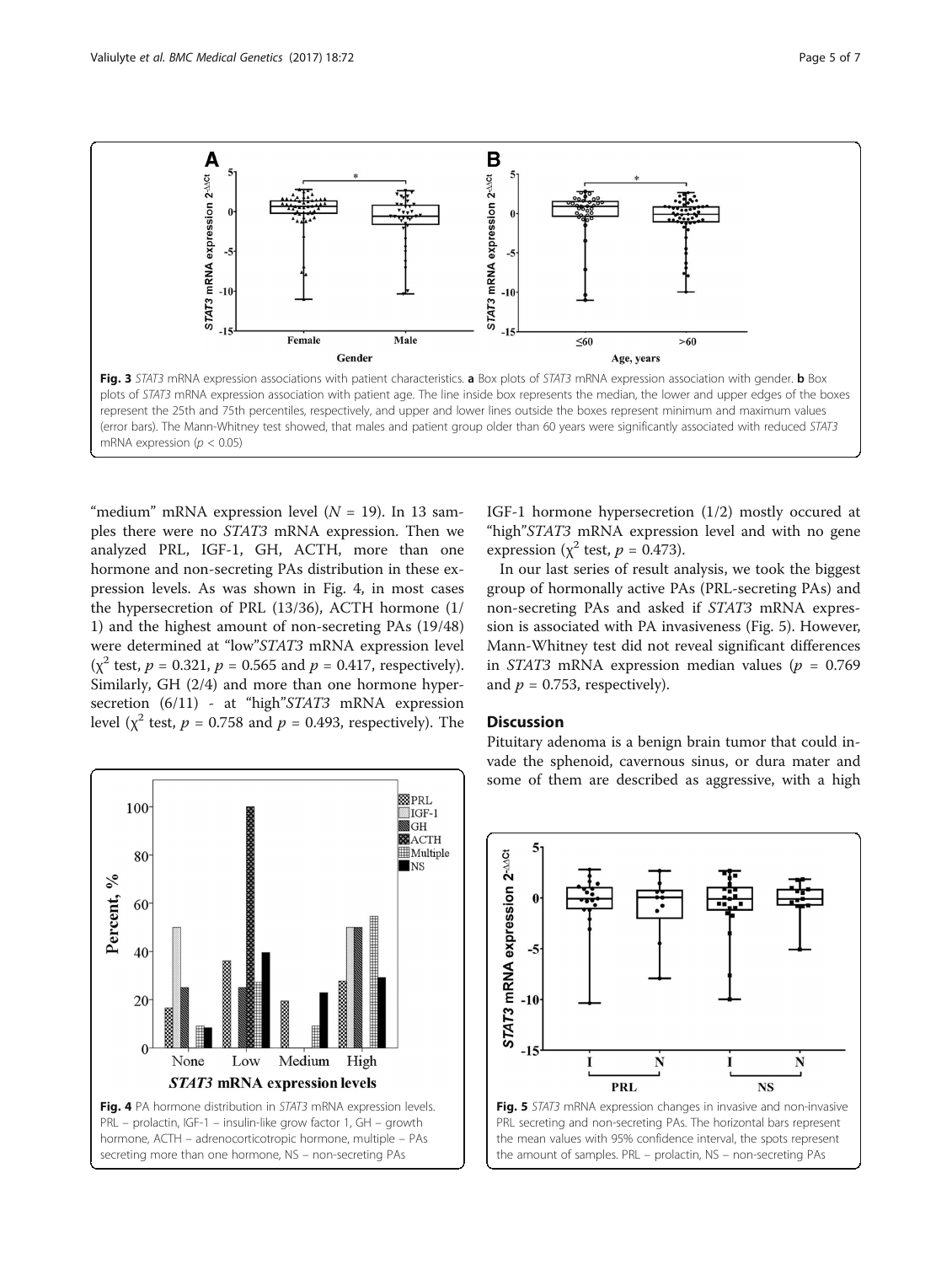proliferation rate and short postoperative time to recurrence [\[1](#page-6-0), [19\]](#page-6-0). Therefore, an epigenetic marker to predict a greater malignant potential of PAs still remains to be established. STAT3 gene may be a promising target because it is aberrantly activated in a wide variety of human cancers and plays crucial roles in tumor cell proliferation, survival, invasion and tumor-promoting inflammation [[20](#page-6-0)–[26](#page-6-0)].

We conducted this study to examine the prognostic significance of STAT3 gene promoter methylation and mRNA expression in 102 PA patients and to determine the associations with patient clinical data. We determined 10.78% (11/102) STAT3 promoter methylation frequency. Also, in our study invasive PAs showed low STAT3 methylation status. Only in 12.07% (7/58) invasive PAs, STAT3 promoter was methylated (Table [1\)](#page-3-0). We also demonstrated that PRL, IGF-1, ACTH and more than one hormone hypersecretion mostly occur with non-methylated STAT3 gene (Fig. [2](#page-3-0)). Low STAT3 gene methylation status indicates that this gene is little suppressed in PAs and might be constantly activated. However, mechanisms related to this are still unknown. Numerous studies showed the activation of STAT3 in a wide variety of tumors [[20](#page-6-0)–[26](#page-6-0)] and the proposed role for STAT3 in tumor formation or progression is based on the link between its activation and transformation [[10\]](#page-6-0). For example, Morikawa T et al. (2011) found that individuals with STAT3-activated colorectal cancers experience a poorer prognosis, suggesting a potential tumor-promoting role of p-STAT3 expression as a prognostic biomarker [[20\]](#page-6-0). Increased expression of phosphorylated STAT3 and JAK/STAT activation in glioma samples has also been correlated with significantly shorter overall survival and has been associated with more aggressive tumors, indicating that STAT3 is a key contributor to glioma pathogenesis by mediating cell survival, growth, and proliferation [[21](#page-6-0)–[23](#page-6-0)]. Moreover, in breast carcinoma cells, the STAT3 activation has been correlated with cell proliferation [\[24](#page-6-0)], in colon cancer STAT3 has been shown to be overexpressed [[25](#page-6-0)], as well as in high-grade prostate cancer patients [\[26\]](#page-6-0). In these mentioned studies, STAT3 has been described as an oncogene, however, there are some other publications in which STAT3 has been shown to be a tumor suppressor. For example, in colorectal carcinoma biopsies STAT3 overexpression has been associated with an improvement in median survival of about 30 months [\[27](#page-6-0)]. French patient cohort by Monnien et al. (2010) provided evidence for a association of phosphorylated STAT3 appearance with prolonged survival of rectal cancer patients [[28\]](#page-6-0). Therefore, STAT3 can act as an oncogene or a tumor suppressor, depending on tumor tissue. In our results, there were no other associations between STAT3 gene promoter methylation, mRNA expression and PA invasiveness, recurrence or patient clinical characteristics. Only a gender of male and patient group older than 60 years were significantly associated with reduced STAT3 mRNA expression (Mann-Whitney test,  $p = 0.025$ ,  $p = 0.047$ , respectively). However, the mechanism of STAT3 expression changes in PA proliferation and invasion has not been reported yet, making it necessary to further research on the pro- and anti-tumorigenic effects of STAT3 gene activation.

It is important to mention, that Zhou et al. (2015) made a research of STAT3 expression in somatotroph adenomas. They found that STAT3 expression was significantly enhanced in somatotroph adenomas  $(67\% \pm 5\%)$  as compared with non-secreting pituitary tumor expression (unpaired t test,  $P < 0.001$ ) [[29](#page-6-0)]. Also, they showed that GH induces somatotroph cell STAT3 phosphorylation and nuclear translocation. Based on these results, Zhou et al. (2015) postulated that GH participates in a positive autocrine or paracrine feedback for STAT3 induction and supported the hypothesis that blocking STAT3 suppresses somatotroph tumor growth and inhibits GH hypersecretion [\[29](#page-6-0)]. Our results also showed a tendency that the highest amount of GH was determined at "high" STAT3 mRNA expression level (Fig. [4](#page-4-0)), making it necessary for further investigation.

## Conclusions

In conclusion, this is the first study that has demonstrated the STAT3 gene promoter methylation and mRNA expression in 102 PA samples and analyzed the relationships between STAT3 gene epigenetic changes and patient clinical characteristics: age at the time of operation, gender, diagnoses of prolactinoma, acromegaly or Cushing syndrome, PA activity, recurrence and invasiveness. Our data have revealed that STAT3 gene mRNA expression is significantly lower with male gender and patients older than 60 years. However, no more significant results were found. To this purpose, our designed STAT3 gene promoter methylation analysis and mRNA expression cannot be considered as a prognostic marker in PAs or further examination including new methylation sites investigation for STAT3 methylationspecific PCR is required to estimate the influence of epigenetic changes in PAs.

#### Abbreviations

ACTH: Adrenocorticotropic hormone; GH: Growth hormone; IGF-1: Insulin-like growth factor 1; MS-PCR: Methylation-specific polymerase chain reaction; PA: Pituitary adenoma; PRL: Prolactin; qRT-PCR: Quantitative real-time polymerase chain reaction; RHB: Human brain reference RNA; STAT3: Signal transducer and activator of transcription 3

#### Acknowledgements

We kindly thank B. Glebauskienė (Department of Ophthalmology, Lithuanian University of Health Sciences, Kaunas, Lithuania) for help to gather patient hormonal activities and invasiveness.